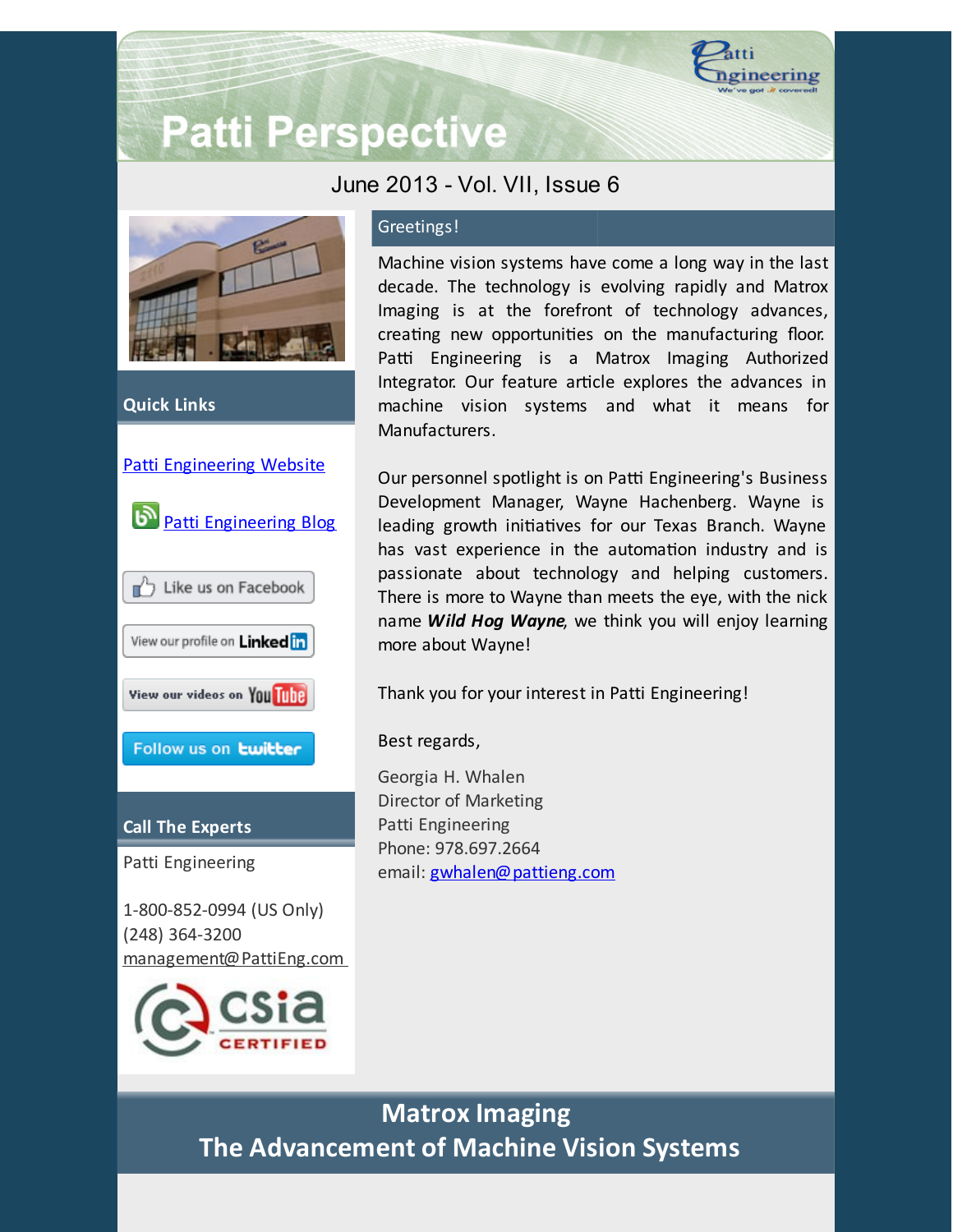

A growing number of manufacturers require vision systems for traceability, inspection and guidance to meet stringent quality and efficiency standards. Earlier this month Patti Engineering announced it is a Matrox Imaging [Authorized](http://www.matrox.com/imaging/en/buy/integrators/program/?utm_source=Patti+Perspective+6_2013&utm_campaign=Patti+Perspective+6_13&utm_medium=email) Integrator. Patti Engineering has been recognized and certified for having the technical expertise to assure exceptional quality and service for the development and installation of turnkey vision systems for end users working with Matrox Imaging products. Products include frame grabbers, vision processors, imaging computers, industrial and smart cameras, and application development software.

Machine vision systems have come a long way in the last decade. Complex programming requirements, difficult installations, mediocre functionality and low reliability deterred many manufacturers in the past. The technology required to implement a system successfully was simply out of reach for most users. Today, machine vision products have matured, functionality has increased, and the cost and complexity of systems has come down. The technology is evolving rapidly and Matrox Imaging is at the forefront of technology advances, creating new opportunities on the manufacturing floor. With 30 years of industrial experience, Matrox Imaging knows the needs of its industrial automation customers.

For example, Matrox Iris GT is a powerful smart camera family featuring the Matrox Design Assistant, an intuitive, versatile and extendable integrated development environment (IDE). Patti Engineering can configure and deploy machine vision applications on a highly integrated platform. Video capture, analysis, location, measurement, reading, verification, communication and I/O operations as well as a web-based operator interface are all set up within the single IDE. Communication over the factory-floor and enterprise networks is accomplished by way of an Ethernet interface. With the sturdy, dust-proof and washable IP67-rated casing, these smart cameras can be used in a variety of applications.



Patti Engineering recently worked on an engine assembly application integrating Matrox Imaging Cameras to Siemens PLCs. From our engineers' viewpoint, Matrox Design Assistant considerably reduces development time saving the end user money in engineering development time. Our engineers were also impressed with the support Matrox Imaging offers. On a few occasions during the initial development phase our engineers looked to Matrox Imaging for guidance; our engineers appreciated having direct access to highly experienced engineers at Matrox to quickly address questions.



"Patti Engineering joins us as an authorized integrator serving Michigan and Texas, which are areas of particular significance because of their robust manufacturing base," said Roberto Baccega, U.S. sales manager at Matrox Imaging. "We built the authorized integrator program in 2007 to assure exceptional quality and service for end users working with our products. A growing number of manufacturers require vision systems to meet stringent quality and efficiency standards and integrators play a vital role in

delivering these systems. Patti Engineering meets our high standards for technical expertise and is a great addition to our network of integrators."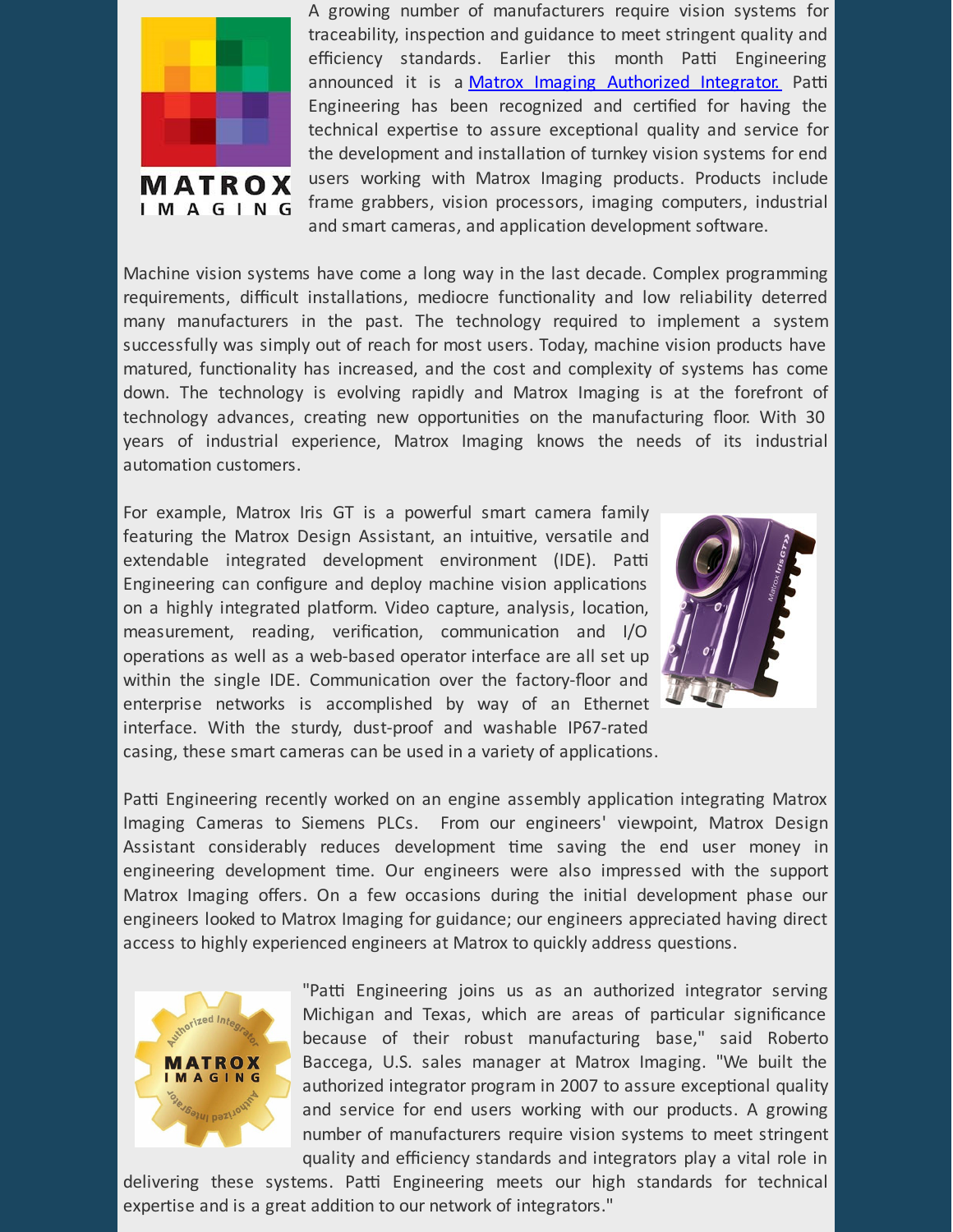#### Read the full [article](http://library.constantcontact.com/doc205/1101449641109/doc/csZuIi1jCXAlz2DP.pdf) here

# **Patti Personnel - Wayne Hachenberg**

Exceeding growth expectations in the southern region, Patti Engineering hired Wayne Hachenberg to lead the Texas Branch business development initiatives. Wayne has vast experience in the automation industry, including 30 years of experience in technical sales, marketing, and customer support and service in various vertical markets, including: oil and gas, waterwastewater, mining and metals, food and beverage, and discrete manufacturing.



"Wayne is a dynamic sales and business development professional who is passionate about technology and helping

customers achieve their automation goals. With his diverse experience in control system integration, Wayne has quickly shown an outstanding record of satisfying clients and receiving repeat business," says Sam Hoff, president of Patti Engineering. "We're very pleased to have him leading our business development in the southern region."

Prior to joining Patti Engineering, Hachenberg's past experience included positions held at various automation companies including Graybar Electric, Phoenix Contact, ALCOA, and Allen-Bradley. Hachenberg is an Air Force veteran, and served during the Vietnam War Era. After serving our country, he earned his Bachelor of Science in Electrical Engineering at the University of Arkansas, and has served as President of both ISA and IEEE Sections. He has lectured multiple times at the American Gas Association (AGA) meetings sponsored by Oklahoma State University and has presented at the International Society of Automation - Technology Showcase.



Given Wayne's background, we knew Patti Engineering would benefit from his vast professional experience; however, soon after his hire, we could tell there is much more Wayne would be adding to our team! *Wild Hog Wayne*, as he is known, brings passion, energy, enthusiasm, and FUN to all areas of his life; suiting the Patti Engineering company culture perfectly! Whether it is working, golfing, scuba diving, singing karaoke, or cheering on his

favorite football team, Wayne is **'all-in.'**

A staunch University of Arkansas Razorback fan, Wayne's craze for cheering on his beloved HOGS earned him his nick name. Fellow fans from the Alumni Chapter in Austin, which he founded, fondly started calling him "WILD HOG" Wayne. He is known throughout central Texas via his "call-ins" to the local Sports Talk Show - AM 1300 "The Zone" for the past two decades, as *Wild HOG Wayne!*